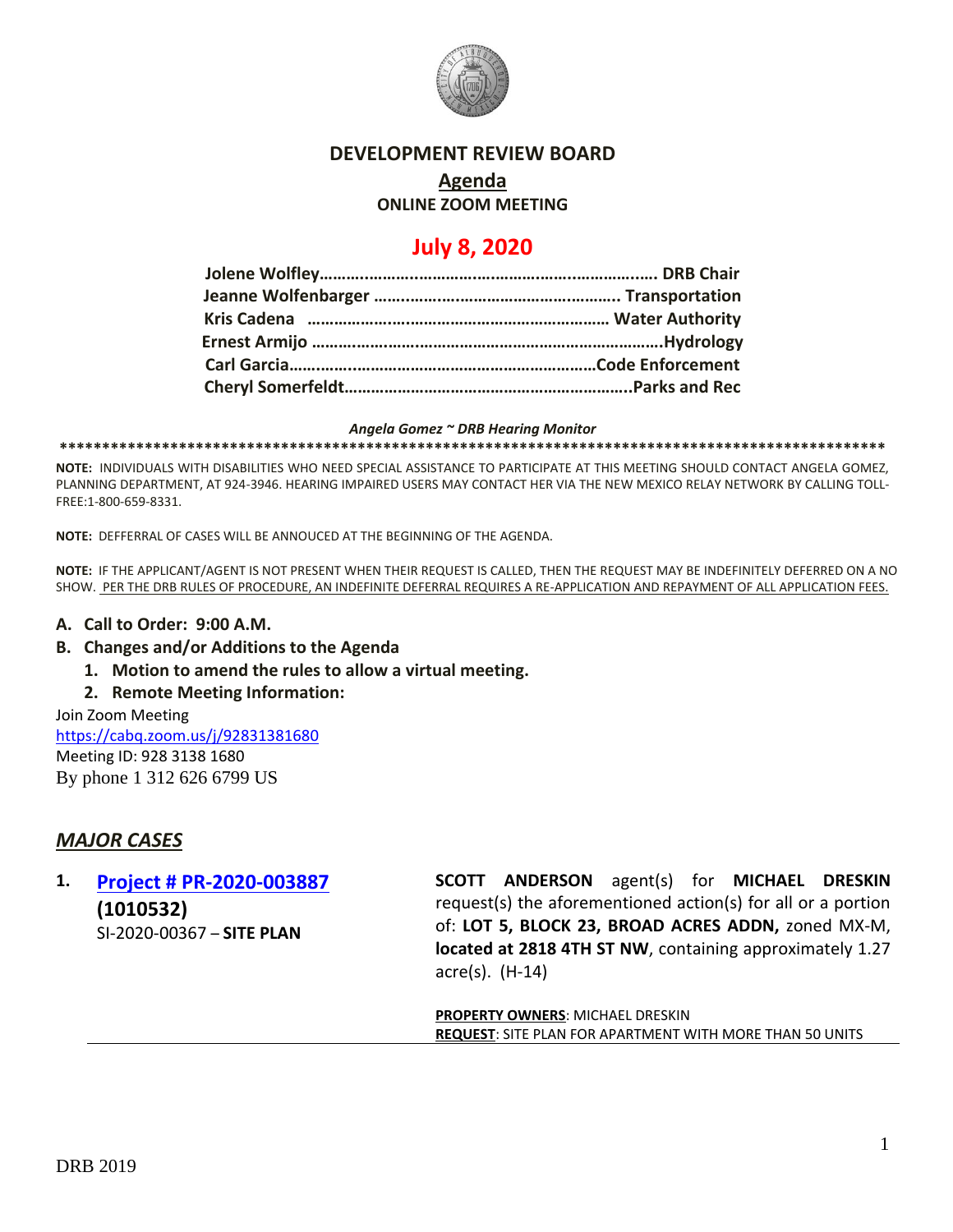### **2**. **[Project # PR-2019-002411](http://data.cabq.gov/government/planning/DRB/PR-2019-002411/DRB%20Submittals/PR-2019-002411_Jul_08_2020/Application/)**

SD-2020-00102 **– PRELIMINARY PLAT S**D-2020-00103 **– VACATION OF PUBLIC EASEMENT** VA-2020-00154 **– TEMPORARY DEFERRAL OF SIDEWALK CONSTRUCTION** VA-2020-00155 **- WAIVER** VA-2020-00157**- WAIVER** VA-2020-00174 **- WAIVER** VA-2020-00179 **- WAIVER** VA-2020-00160 **- WAIVER** VA-2020-00182 **- WAIVER** VA-2020-00183 **- WAIVER** VA-2020-00163 **- WAIVER** VA-2020-00164 **- WAIVER** VA-2020-00165 **- WAIVER** VA-2020-00166 **- WAIVER** VA-2020-00185 **- WAIVER** VA-2020-00168 **- WAIVER** VA-2020-00169 **- WAIVER** VA-2020-00170 **- WAIVER** VA-2020-00171 **- WAIVER** VA-2020-00172 **- WAIVER**

**ISAACSON & ARFMAN, INC**, PA agent(s) for **SUCCESS LAND HOLDINGS, LLC** request(s) the aforementioned action(s) for all or a portion of: zoned R-1A, **located at 118TH ST SW between AMOLE MESA AVE SW and COLOBEL SW**, containing approximately 82.931 acre(s). (N-08)

**PROPERTY OWNERS**: SUCCESS LAND HOLDNGS LLC C/O PRICE LAND & DEVELOPMENT GROUP INC

**REQUEST**: PRELIMINARY PLAT, VACATION OF PUBLIC EASEMENT, VARIANCE REQUESTS FOR TEMPORARY DEFERRAL OF SIDEWALK, SIDEWALK WAIVER, VARIANCE TO IDO, VARIANCE TO DPM

| 3. | <b>Project # PR-2018-001903</b>     | <b>BOHANNAN HUSTON</b><br>$INC$ agent $(s)$<br><b>GAMMA</b><br>for |
|----|-------------------------------------|--------------------------------------------------------------------|
|    | SD-2020-00087 - FINAL PLAT          | <b>DEVELOPMENT LLC</b> request(s) the aforementioned               |
|    | SD-2020-00123 - VACATION OF PRIVATE | action(s) for all or a portion of: TRACT 3B-3 PLAT OF TRS          |
|    | <b>EASEMENT</b>                     | 3B-1, 3B-2 & 3B-3 A SUBD OF TR 3B LAND OF IHS                      |
|    |                                     | ACQUISTION NO. 120 INC, zoned R-T, located at 8820                 |
|    |                                     | <b>HORIZON BLVD NE between BALLOON MUSEUM DR and</b>               |
|    |                                     | <b>ALAMEDA BLVD, containing approximately 7.76 acres(B-17)</b>     |
|    |                                     | [Deferred from 6/17/20]                                            |
|    |                                     | <b>PROPERTY OWNERS: GAMMA DEVELOPMENT LLC</b>                      |
|    |                                     | REQUEST: FINAL PLAT FOR 34 LOT SINGLE FAMILY RESIDENTIAL           |
|    |                                     | <b>SUBDIVISION</b>                                                 |
|    |                                     |                                                                    |
| 4. | <b>Project # PR-2020-003442</b>     | BOHANNAN HUSTON agent(s) for CORAZON DEL MESA 4,                   |
|    | SD-2020-00091 - PRELIMINARY PLAT    | LLC request(s) the aforementioned action(s) for all or a           |
|    |                                     | portion of: A-6-C-1, zoned PC, located on UNIVERSITY BLVD          |
|    |                                     | between STRYKER RD and STIEGLITZ AVE, containing                   |

*6/17/20]*

**PROPERTY OWNERS**: CORAZON DEL MESA 4, LLC **REQUEST**: PRELIMINARY PLAT

approximately 34.0 acre(s). (R-15, R-16, & S-16)*[Deferred from*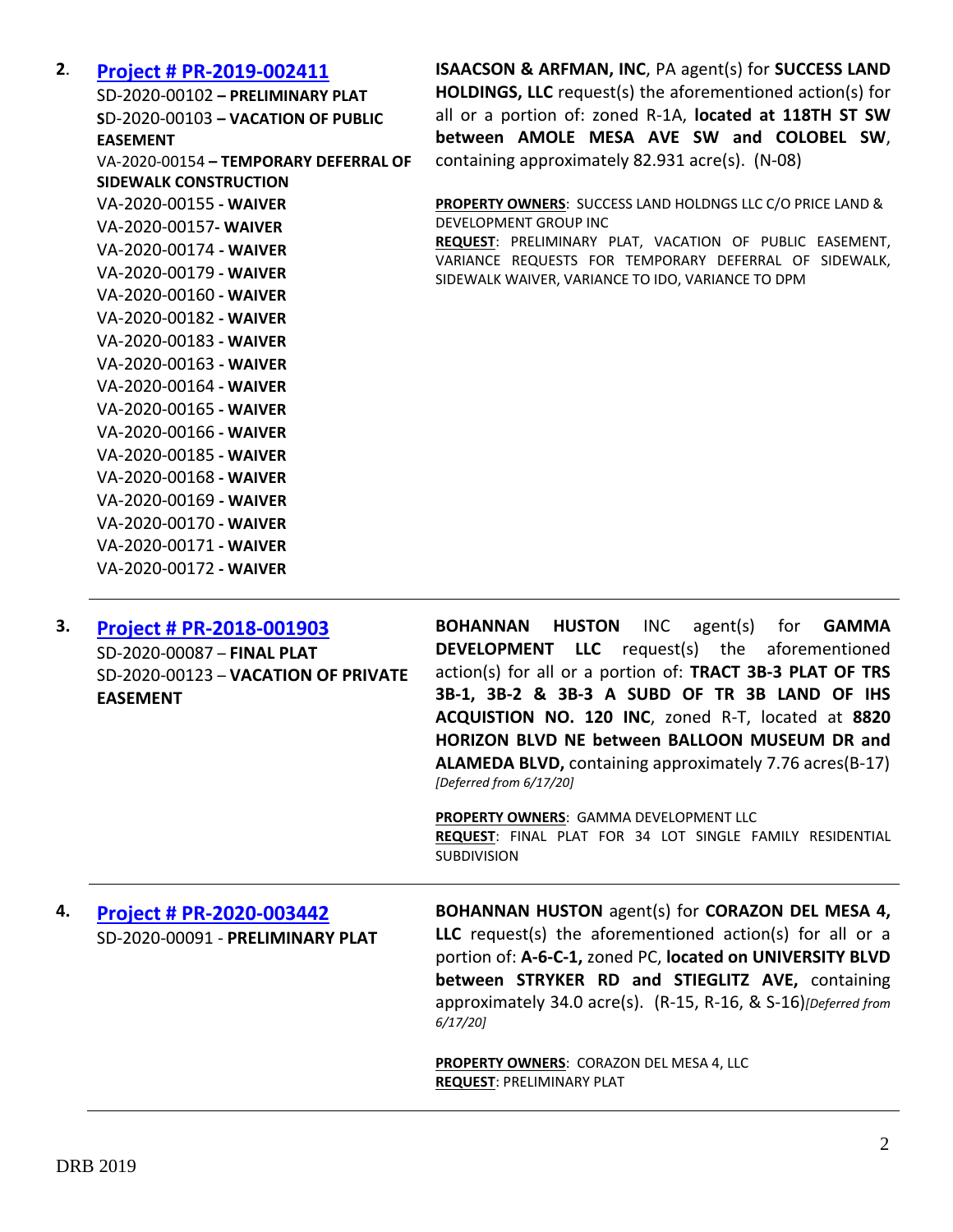| 5. | Project # PR-2018-001347<br>SD-2020-00118 - PRELIMINARY/FINAL<br><b>PLAT</b>                                                                            | ARCH + PLAN LAND USE CONSULTANTS agent(s) for NM<br><b>RESIDENTIAL FINANCIAL SOLUTIONS</b> request(s) the<br>aforementioned action(s) for all or a portion of: 214-A-X,<br>215-B AND LOT 1 BLOCK 21, TORREON SUBDIVISION,<br>zoned R-1A, located at 401, 407, 411 ANDERSON AVE SE<br>between JOHN ST and BROADWAY BLVD, containing<br>approximately 0.38 acre(s). (L-14)<br>PROPERTY OWNERS: NM RESIDENTIAL FINANCIAL SOLUTIONS<br><b>REQUEST: LOT REALIGNMENT</b> |
|----|---------------------------------------------------------------------------------------------------------------------------------------------------------|--------------------------------------------------------------------------------------------------------------------------------------------------------------------------------------------------------------------------------------------------------------------------------------------------------------------------------------------------------------------------------------------------------------------------------------------------------------------|
| 6. | Project # PR-2019-001985<br>SD-2020-00117 - PRELIMINARY/FINAL<br><b>PLAT</b>                                                                            | ARCH + PLAN LAND USE CONSULTANTS agent(s) for DIEGO<br>AND ARMANDO SEDILLO request(s) the aforementioned<br>action(s) for all or a portion of: TRACTS 8 & 9 BLOCK 6,<br>LEWIS & SIMONDS ADDITION, zoned R-1A, located at 806,<br>808, 812 ARNO SE between SANTA FE AVE and PACIFIC<br>AVE, containing approximately 0.40 acre(s). (K-14)<br>PROPERTY OWNERS: DIEGO AND ARMANDO SEDILLO<br><b>REQUEST: LOT CONSOLIDATION FOR 3 LOTS INTO 2 LOTS</b>                 |
| 7. | Project # PR-2020-003239<br>SD-2020-00114 - PRELIMINARY/FINAL<br><b>PLAT</b>                                                                            | ARCH + PLAN LAND USE CONSULTANTS agent(s) for<br><b>SUNSET VILLA LLC</b> request(s) the aforementioned action(s)<br>for all or a portion of: 16-A, 23-A, 45-A, 49-A, 59-A, SUNSET<br>VILLA, zoned PD, located at 600 GARDEN PATCH LN SW,<br>1620 and 1701 GARDEN WAY, 508 TWILIGHT VISTA LN SW,<br>506 TYRACK LN SW between SUNSET GARDENS RD and<br>HOOPER RD, containing approximately 4.6535 acre(s). (K-<br>12)<br>PROPERTY OWNERS: SUNSET VILLA LLC, JOE HAHN |
|    |                                                                                                                                                         | REQUEST: CREATE 12 LOTS FROM 5 EXISTING LOTS                                                                                                                                                                                                                                                                                                                                                                                                                       |
| 8. | Project # PR-2019-002607<br>SD-2020-00026 - PRELIMINARY/FINAL<br>PLAT (Deferred from 5/20/20)<br>SD-2020-00107 - VACATION OF PRIVATE<br><b>EASEMENT</b> | ARCH+ PLAN LAND USE CONSULTANTS agent(s) for JOHN<br><b>O. PEARSON</b> request(s) the aforementioned action(s) for all<br>or a portion of: LOT 8-B PLAT OF LOTS 8-A & 8-B UNIT 1<br>ALVARADO GARDENS CONT 0.8967 AC, zoned R-A, located<br>on RIO GRANDE BLVD between ARTESANOS CT and<br><b>CAMPBELL RD</b> , containing approximately 0.8967 acre(s).<br>(G-13) [Deferred from 1/29/20, 2/26/20, 4/8/20, 5/20/20]                                                |
|    |                                                                                                                                                         | <b>PROPERTY OWNERS: JOHN D PEARSON</b><br>REQUEST: CREATE 2 LOTS FROM 1 EXISTING LOT                                                                                                                                                                                                                                                                                                                                                                               |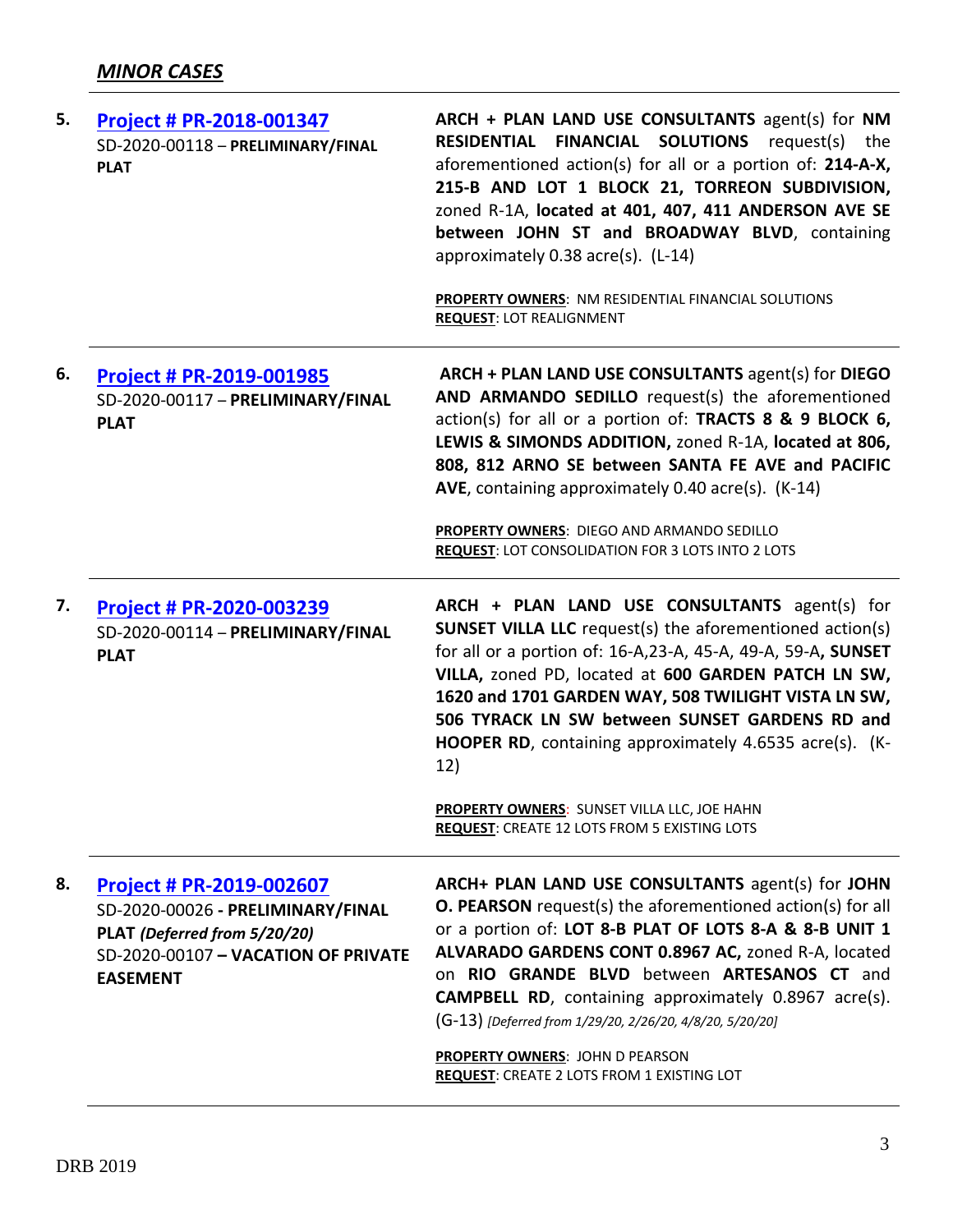| 9.  | Project # PR-2019-002332<br>SD-2020-00085 - PRELIMINARY/FINAL<br><b>PLAT</b>        | ARCH + PLAN LAND USE CONSULTANTS agent(s) for FRANK<br>& MARY PADILLA request(s) the aforementioned action(s)<br>for all or a portion of: MAP 38 300-A1, LANDS OF MASTER,<br>BORIN AND MEMMER zoned R-A, located at 2743 CARSON<br>RD NW between MONTOYA ST NW and RIO GRAND BLVD<br>NW, containing approximately 0.92acre(s). (H-12) (Deferred<br>from 6/10/20, 6/24/20]<br>PROPERTY OWNERS: FRANK & MARY PADILLA |
|-----|-------------------------------------------------------------------------------------|--------------------------------------------------------------------------------------------------------------------------------------------------------------------------------------------------------------------------------------------------------------------------------------------------------------------------------------------------------------------------------------------------------------------|
|     |                                                                                     | <b>REQUEST: CREATE 2 LOTS FROM ONE EXISTING LOTS</b>                                                                                                                                                                                                                                                                                                                                                               |
| 10. | <b>Project # PR-2019-002268</b><br>SD-2020-0110 - PRELIMINARY/FINAL<br><b>PLAT</b>  | <b>COMMUNITY SCIENCES CORPORATION agent(s) for OUR</b><br><b>LAND LLC</b> request(s) the aforementioned action(s) for all or<br>a portion of: LOT A-4, LANDS OF MICHAEL J. SNOW AND<br>ELIZABETH T. SNOW, zoned R-A, located at 2945 TRELLIS<br>DR. NW between DECKER RD NW and CAMPBELL RD NW,<br>containing approximately 0.8301 acre(s). (G-12)                                                                 |
|     |                                                                                     | <b>PROPERTY OWNERS: OUR LAND LLC</b><br>REQUEST: DIVIDE ONE EXITING LOT INTO 3 NEW LOTS, GRANT<br><b>EASEMENTS</b>                                                                                                                                                                                                                                                                                                 |
| 11. | <b>Project # PR-2020-003222</b><br>SD-2020-00116 - PRELIMINARY/FINAL<br><b>PLAT</b> | CSI - CARTESIAN SURVEY'S INC. agent(s) for MALL AT<br>COTTONWOOD II LLC C/O WASHINGTON PRIME GROUP LP<br>request(s) the aforementioned action(s) for all or a portion<br>of: TRACT B-4-A, 2 <sup>ND</sup> REVISION COTTONWOOD MALL,<br>zoned MX-M, located at 10000 COORS BYPASS NW<br>between 7 BAR LOOP and COORS BLVD NWP, containing<br>approximately $11.6624$ acre(s). (B-13)                                |
|     |                                                                                     | PROPERTY OWNERS: MALL AT COTTONWOOD II LLC C/O WASHINGTON<br>PRIME GROUP LP<br>REQUEST: SUBDIVIDE ONE EXISTING TRACT INTO 2 NEW TRACTS                                                                                                                                                                                                                                                                             |
| 12. | Project # PR-2019-003083<br>SD-2020-00119 - PRELIMINARY/FINAL<br><b>PLAT</b>        | CSI - CARTESIAN SURVEY'S INC. agent(s) for ERIC<br><b>WOODARDS</b> request(s) the aforementioned action(s) for all<br>or a portion of: LOTS A & B, SUNSHINE ADDITION, zoned R-<br>1C, located at BUENA VISTA DR SE between SUNSHINE<br>TERRACE AVE SE and UNIVERSITY BLVD, containing<br>approximately 0.3650 acre(s). (L-15)                                                                                      |
|     |                                                                                     | PROPERTY OWNERS: WOODARDS ERIC CORNELIUS & MARIA H<br>REQUEST: COMBINE 2 EXISTING LOTS INTO ONE NEW LOT                                                                                                                                                                                                                                                                                                            |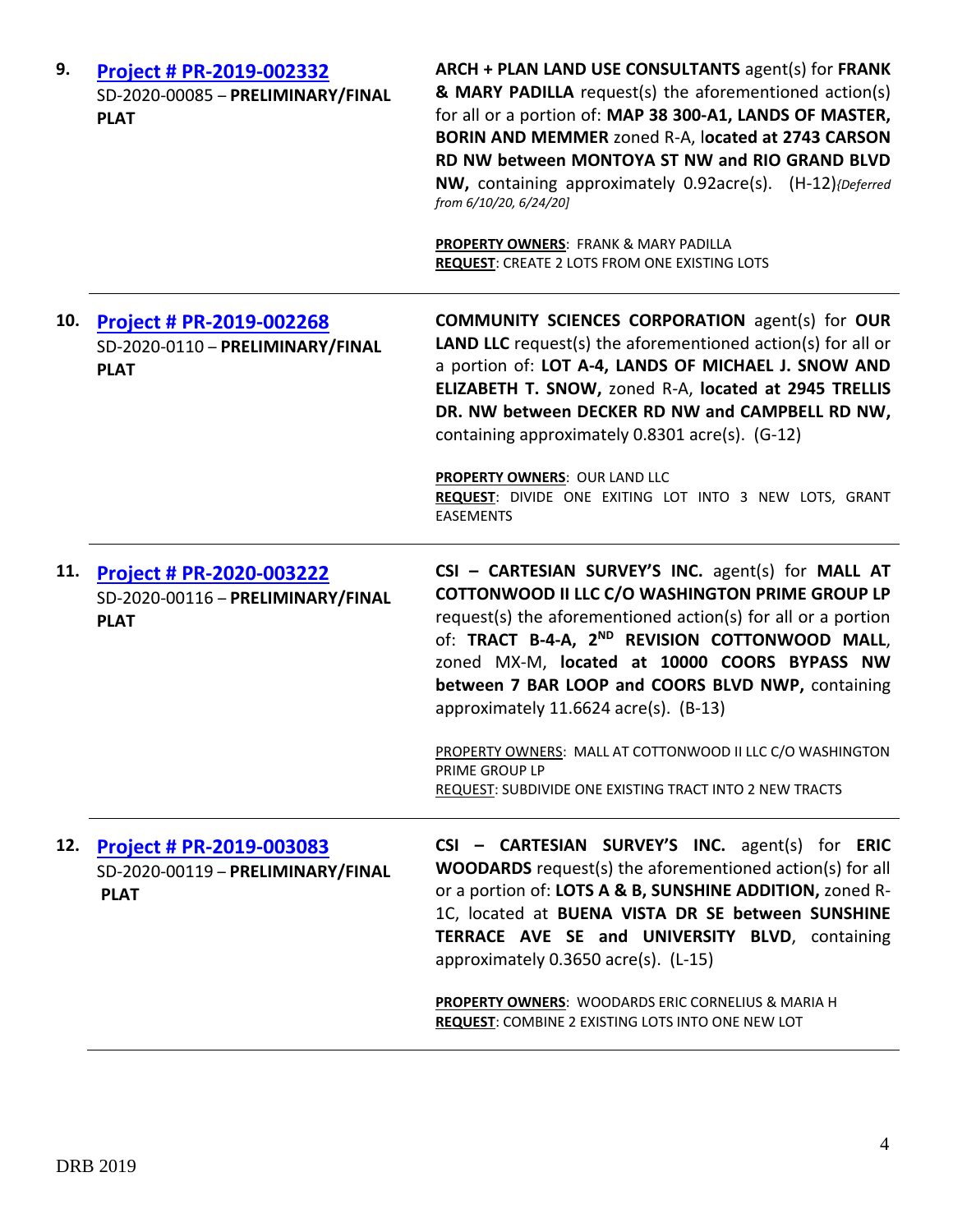| 13. | Project # PR-2019-003223<br>SD-2020-00111 - PRELIMINARY/FINAL<br><b>PLAT</b>        | CSI - CARTESIAN SURVEY'S INC. agent(s) for SYLVIA<br><b>MARTIN</b> request(s) the aforementioned action(s) for all or a<br>portion of: LOT C AND TRACT 133-B1-A2, LANDS OF<br>REGINA AVILA & MARY LUCERO zoned R-1D, located at<br>517 47TH ST NW between BLUEWATER RD NW and<br>RINCON PL NW, containing approximately 0.4268 acre(s).<br>$(J-12)$<br><b>PROPERTY OWNERS: MARTIN CESAR &amp; SYLVIA</b><br><b>REQUEST: LOT LINE ELIMINATION</b>                                                                                                                                                                                                               |
|-----|-------------------------------------------------------------------------------------|----------------------------------------------------------------------------------------------------------------------------------------------------------------------------------------------------------------------------------------------------------------------------------------------------------------------------------------------------------------------------------------------------------------------------------------------------------------------------------------------------------------------------------------------------------------------------------------------------------------------------------------------------------------|
| 14. | <b>Project # PR-2019-003221</b><br>SD-2020-00078 - PRELIMINARY/FINAL<br><b>PLAT</b> | CARTESIAN SURVEYS INC. agent(s) for CRAIG KEMPER<br>request(s) the aforementioned action(s) for all or a portion<br>of: LOTS 7 & 8, INTERSTATE INDUSTRIAL TRACT, zoned NR-<br>LM, located at 4015 HAWKINS ST. NE between<br>WASHINGTON ST NE and JEFFERSON ST NE, containing<br>approximately 2.0314 acre(s). (D-17) [Deferred from 5/6/20,<br>$6/3/20$ ]<br><b>PROPERTY OWNERS: K7J LTD. CO</b><br><b>REQUEST: LOT LINE ELIMINATION, GRANT EASEMENTS</b>                                                                                                                                                                                                      |
|     | 15. Project # PR-2019-003084<br>SD-2020-00063 - PRELIMINARY/FINAL<br><b>PLAT</b>    | PAULA DAL SANTO agent(s) for UNITED STATES POSTAL<br><b>SERVICE</b> request(s) the aforementioned action(s) for all or a<br>portion of: LOTS 17A, 18A, and 19A BLOCK 11, LOTS<br>16,17,9A and a PORTION OF LOT 8A in BLOCK 13 and<br>TRACT F, TIMOTEO CHAVEZ ADDITION, zoned MX-M & NR-<br>C, located at 2505 GRACELAND DR between GRACELAND<br>DR and MORNINGSIDE DR, containing approximately 5.195<br>acre(s). (H-17)[Deferred from 3/11/20, 4/8/20, 5/6/20]<br>PROPERTY OWNERS: PAULA DAL SANTO, EDWARD ANLIAN and<br>UNITED STATES POSTAL SERVICE<br><b>REQUEST: LOT LINE ADJUSTMENT</b><br>** APPLICANT HAS REQUEST DEFERRAL TO SEPTEMBER 16TH,<br>2020. |